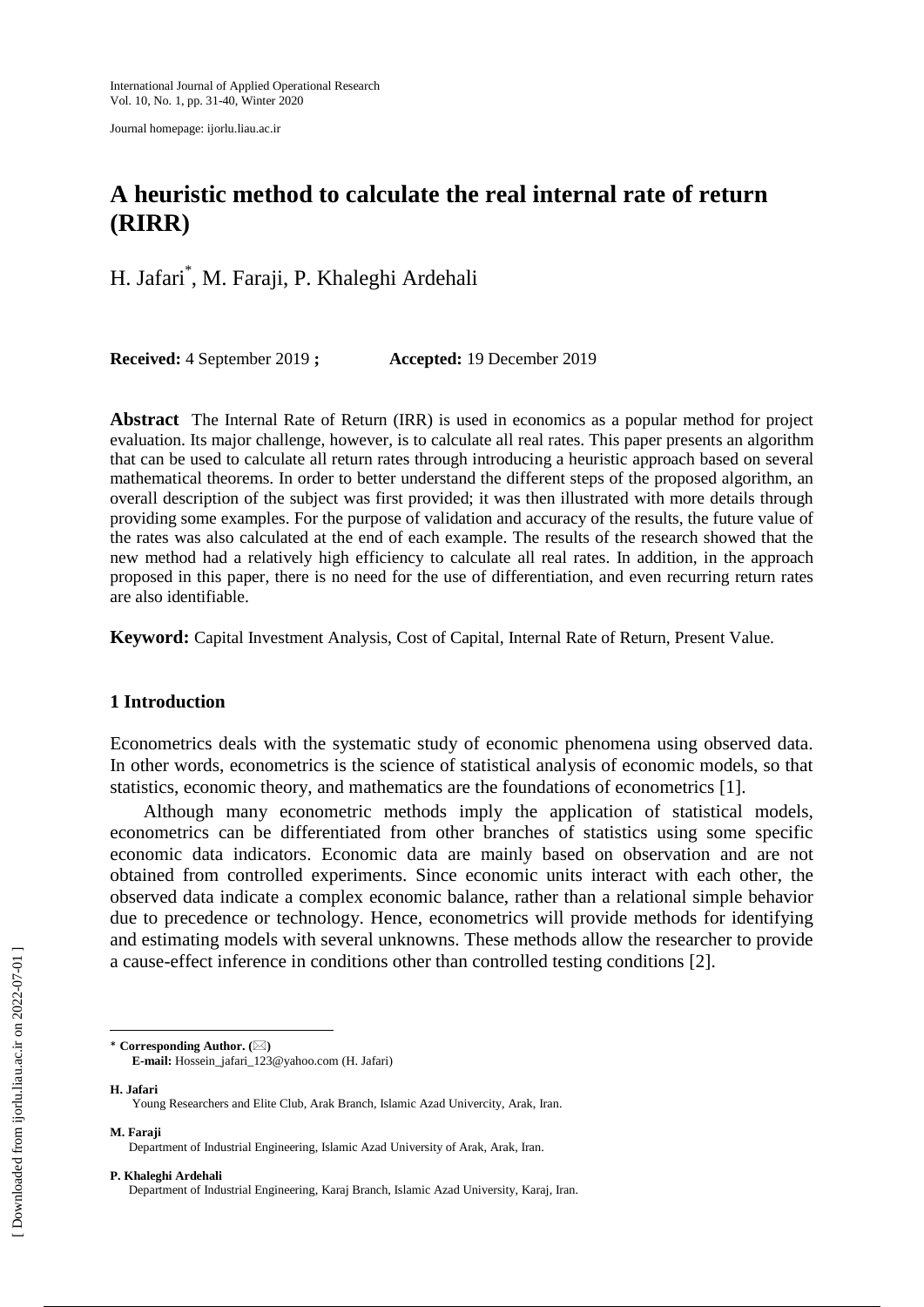In general, giving empirical content to economic relations to test economic theories, as well as predicting, deciding, and assessing a policy or decision can be considered as econometric goals [3].

Engineering economics is one of the branches of economics that discusses analytical methods used to estimate costs and determine the value of systems, products, and services. It includes a set of techniques that simplifies the process of comparing selectable options based on economic principles. The engineering economics is actually a tool for choosing the best or, in other words, the most cost-effective option among the options available to engineers [4].

The need for engineering economics was felt when engineers turned to economic analysis of decisions on engineering projects. The engineering economics is, in fact, the heart of the decision-making process. The decisions in the engineering economics include a number of basic elements such as cash flows, time, and interest rates. Finally, the engineering economics helps us make better and more economical decisions using logical and mathematical methods [5].

It is clear to anyone that over time, the value of money does not remain constant and is constantly changing. This has led to the emergence of equilibrium methods, as well as the internal return rate and different other methods in the economic assessments. All the said methods are based on algebraic and mathematical rules. As far as the role of mathematics in economics is concerned, it should be said that in order for economics to be regarded as an academic approach, one must resort to mathematics [6].

Among the most important methods for evaluating projects are Internal Rate of Return (IRR), Present Value Method (PV) and Future Value Method (FV), which managers and investors among those methods have considered the method of internal return more.

#### **2 Problem statement**

The results of evaluating the projects using all engineering approaches are the same, but the method of internal return rate is more common compared to the other methods. Because in this method, the criteria for accepting or rejecting a project are based on the IRR criterion, and most managers and decision makers have a better understanding of this method. In fact, the balance between incomes and expenses is called the internal return rate. The IRR method facilitates decision-making through making a simple comparison of the IRR and the Minimum Attractive Rate of Return (MARR) possible [7].

This is despite the fact that the IRR method also has problems. One of these problems is how to calculate the internal return rates.

Graphical methods are often used to calculate return rates, one of the weaknesses of this approach is that the repeating rates and the accuracy of the rates are uncertain.

In this paper, an approach is introduced for calculating all real IRRs using a heuristic method and some mathematical theorems. Therefore, the present value method, the future value method, and the method of internal return rate are first reviewed, and then the theorems required to present the new approach are proven. It should be noted that there is no need to use differentiation in the approach proposed in this article. After proving the theorems and introducing a new method, a flowchart is drawn up which includes all steps of the proposed algorithm, at the end some numerical examples are proposed and solved by the proposed method.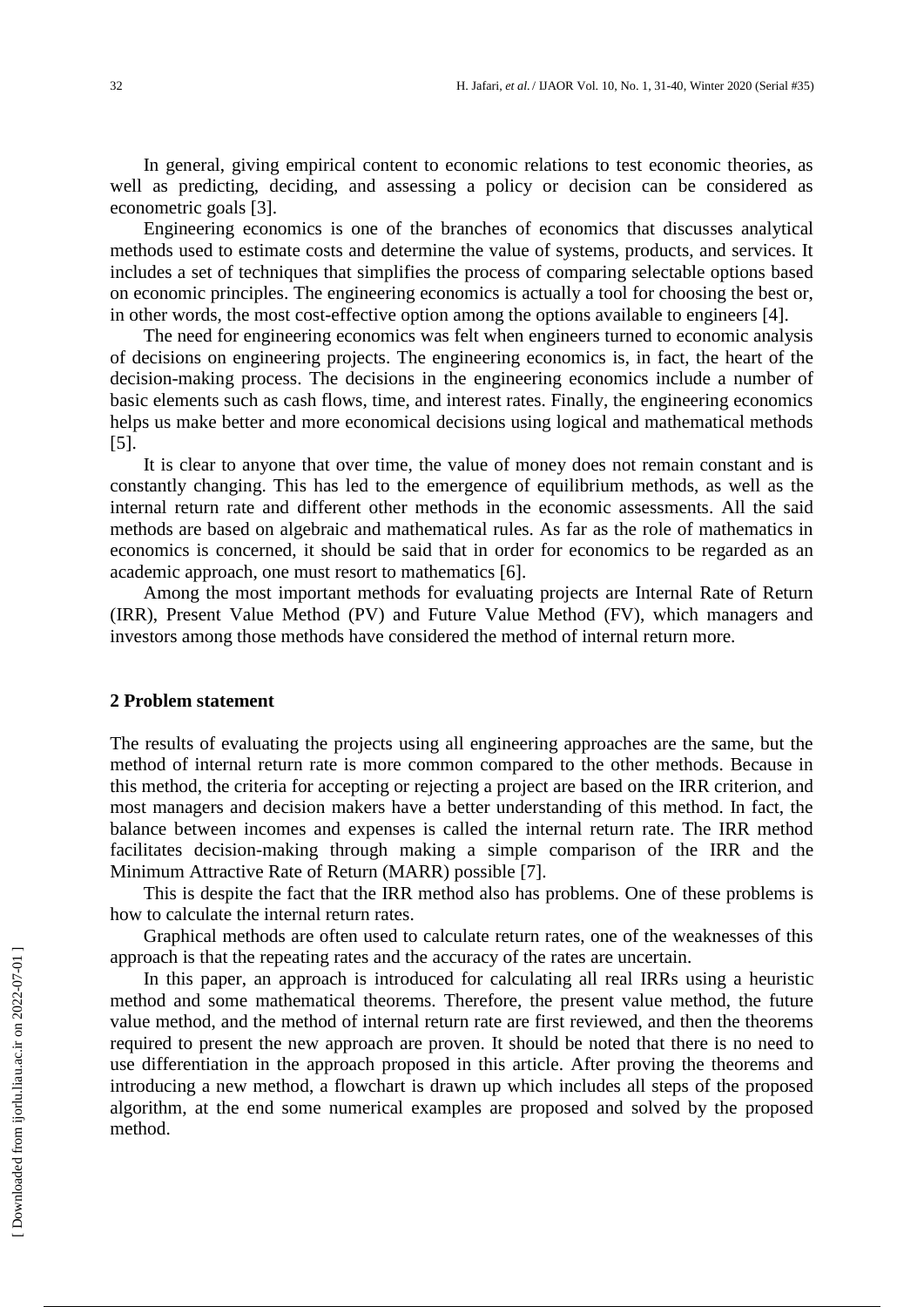## **3 Background of the research problem**

Here are some of the most important studies in this area:

Vukčević and Vujadinović introduced the equilibrium techniques and internal rate of return in 2008 [3].

In 1988, Lehman proposed a re-investment plan to address the multi-rate problem of projects and economic plans. Based on the recommendations of Lehman, a single-rate situation can be achieved through the use of some earnings on investments and transfer them to the future flows [7].

Moradi *et al.* (2012) examined the multi-rate problems in uncertain conditions (fuzzy) and showed that the sensitivity of projects and uncertain plans can be analyzed using the Hazen's approach and fuzzy calculations [8].

In 2012, Eils introduced some computational errors in the present value method and introduced a more precise relationship to calculate the present value of a cash flow with a given cost of capital [9].

Russell and Richard (1982) presented a method that allowed multi-rate projects based on the formation of several tracks. These tracks are extractable based on the original cash flow coefficients and the Pascal's triangle [10].

In a study, Jafari and Sheykhan (2015) reviewed multi-rate projects. They presented a new method that is parallel to the Hazen's method and has a simpler and more concise process for proving the theorems [11].

# **4 Internal rate of return method**

A cash flow is a limited or an unlimited sequence of monetary values in the form of  $X =$  $(x_0, x_1, \dots)$ . The amount of money received at the beginning of the financial period is equal to  $x_0$  and the amount received after the *t* period is equal to  $x_t$ . The time horizon T, as well as  $X = (x_0, x_1, ..., x_T)$ , are considered for a limited cash flow. When the interest rate is equal to  $r$ , the present value of the cash flow  $X$  is obtained as follows:

$$
PV(X|r) = \sum_{t=0}^{T} \frac{x_t}{(1+r)^t}
$$
 (1)

 $IRR(X)$  is a set of interest rates for which  $PV(X|r) = 0$ . These interest rates are called zeros or cash flow return rate  $X$ . If there is only one return rate and that rate is higher than the market interest rate, the investment in cash flow  $X$  is profitable; otherwise the investment in cash flow  $X$  will not be profitable [3].

The following mathematical model can be used to find the return rates:

$$
Min f = |PV(X|r)|
$$
  
s.t.  

$$
PV(X|r) = \sum_{t=0}^{T} \frac{x_t}{(1+r)^t}
$$
 (2)

 $r \in \mathbb{R}$ 

#### **5 Introduction of the proposed approach**

In the proposed method, several theorems are first needed, which are explained separately in the following. Then, the method used by the present paper is fully described with the help of these theorems.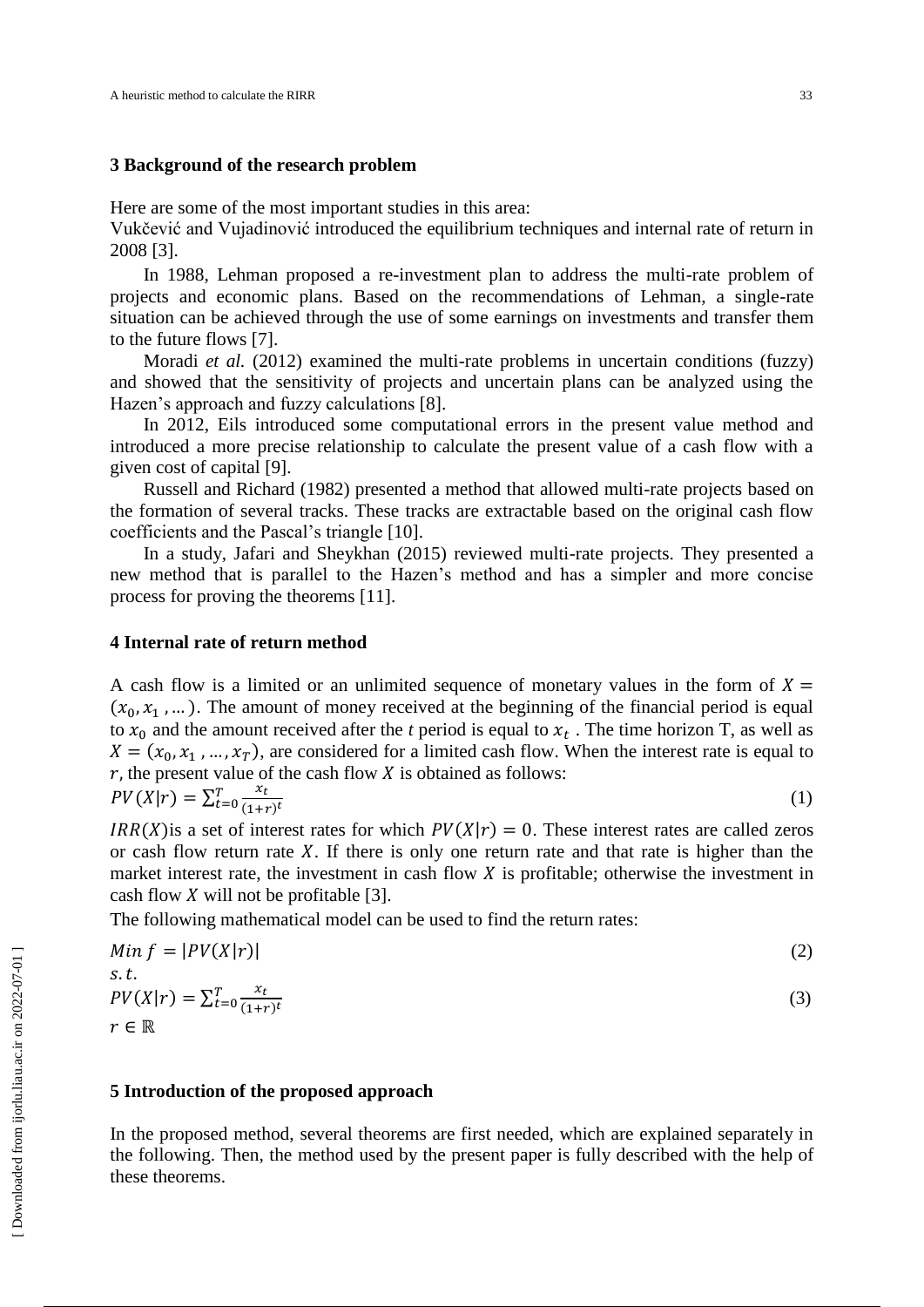**Theorem (1):** Suppose that  $P(z) = a_n z^n + \dots + a_1 z^1 + a_0$  is a complex polynomial, then all the zeros of *P* are put in the following disk, *i.e.*{ $z: |z| < 1 + a$ }, so that  $a = \max_{0 \le i \le n} \left| \frac{a}{z} \right|$  $\frac{a_j}{a_n}$ [12].

**Theorem (2):** If  $X = (x_0, x_1, ..., x_T)$  is an arbitrary cash flow and *r* is the fixed cost of capital, then all real internal return rates will be placed in the interval  $[-b - 2, +b]$ , where the value of b is calculated as follows:

$$
b = \max_{0 \le t \le T} \left| \frac{x_t}{x_T} \right| \tag{4}
$$

Proof:

According to the definition of the present value method, cash flow X is calculated through the following equation:

$$
PV(X|r) = \sum_{t=0}^{T} \frac{x_t}{(1+r)^t}
$$
\n<sup>(5)</sup>

And in order to find the return rates, it is enough to consider the Equation (1) as equal to zero and calculate the roots:

$$
PV(X|r) = \sum_{t=0}^{T} \frac{x_t}{(1+r)^t} = 0
$$
\n(6)

Now the two sides of the previous equation are multiplied in  $(1 + r)^T$ , so we have:  $FV(X|r) = \sum_{t=0}^{T} x_t (1+r)^T$ (7)

Now, if it is assumed that  $\{$ Z  $b_T = x_{T-t}$ : $t=0.1,...T$ , then equation(7) can be rewritten as follows:  $\sum_{t=0}^{T} b_t z^n = b_T z^T + b_{T-1} z^{T-1} + \cdots b_2 z^2 + b_1 z^1 + b_0 = 0$  (8)

Now, according to Theorem (1), it is easy to say:

$$
\begin{cases} |z| < 1 + b \\ b = \max_{0 \le t \le T} \left| \frac{b_t}{b_T} \right| \end{cases} \tag{9}
$$

In the continuation of the proofs of the theorem, by returning the variables to the initial state, one can write:  $\mathbf{A}$  and  $\mathbf{A}$  and  $\mathbf{A}$  and  $\mathbf{A}$ 

$$
\begin{cases} |1+r| < 1+b\\ b = \max_{0 \le t \le T} \left| \frac{x_t}{x_0} \right| \end{cases} \tag{10}
$$

By simplifying Equation (10), we have:

$$
\begin{cases} |1+r| < 1+b \\ b = \max_{0 \le t \le T} \left| \frac{x_t}{x_0} \right| \end{cases} \Rightarrow \begin{cases} -b - 2 < r < b \\ b = \max_{0 \le t \le T} \left| \frac{x_t}{x_0} \right| \end{cases} \tag{11}
$$

In the previous equation, *r* is of a mixed (imaginary) nature, and its roots are in a disk centered at -1 with a radius of  $b+1$ . But if we want to find the real roots (real *r*), we simply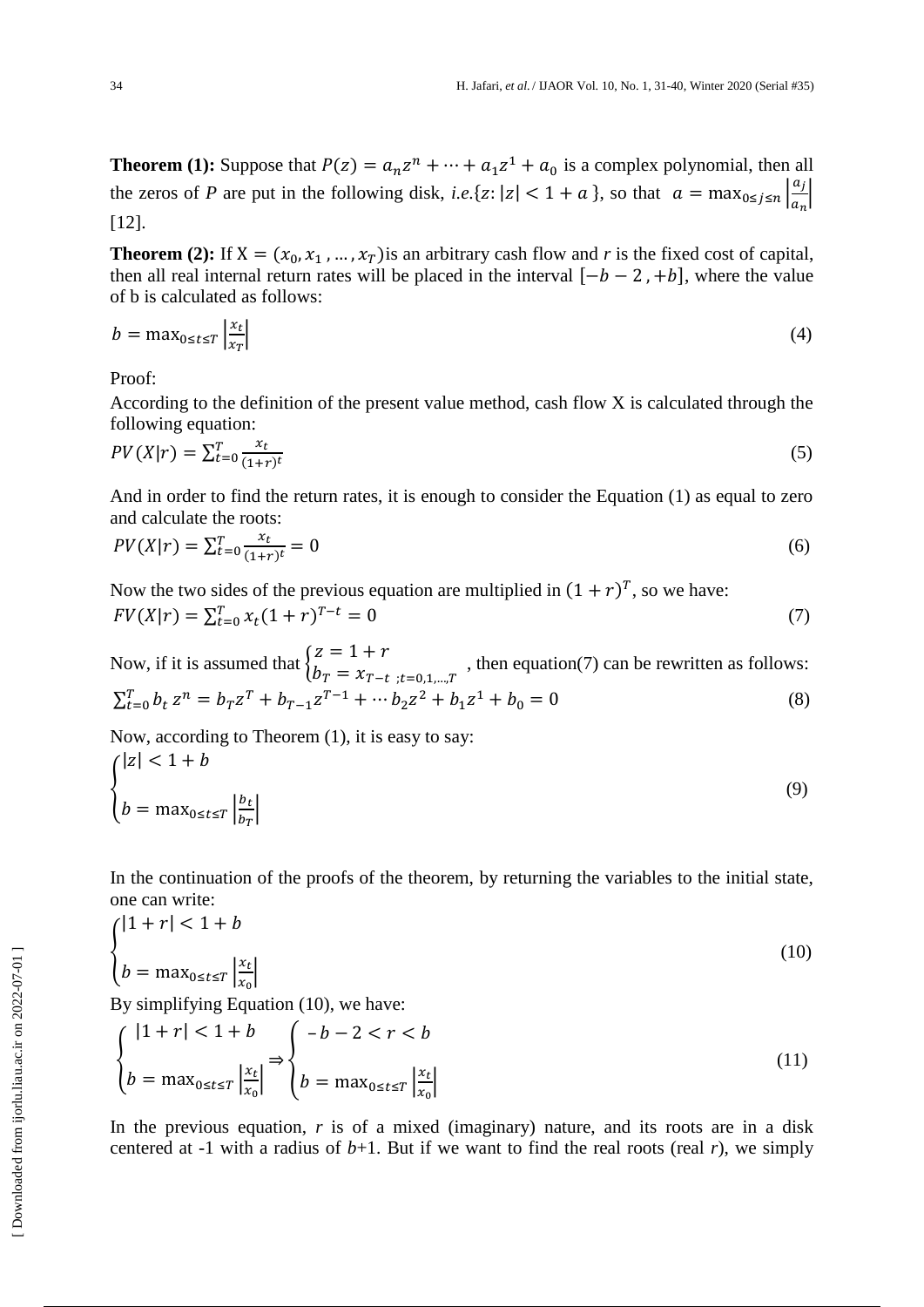delete the imaginary part of this area, so it can be said that the considered rates are in the range of  $[-1 - (b + 1), -1 + (b + 1)] = [-b - 2, +b]$ . The proof is complete.

**Theorem (3):** Suppose that  $P(z) = a_n z^n + \dots + a_1 z^1 + a_0$  is a polynomial with real coefficients, then *P* can have a maximum number of *n* real roots.

Proof by contradiction:

We assume that *P* has *N* roots in the form of  $z_1, z_2, ..., z_n, ..., z_N$ , so the *P* statement can be written as  $P(z) = \gamma \prod_{j=1}^{N} (z - z_j)$ ,  $\gamma \in \mathbb{R} - \{0\}$ .

Through multiplication and rewriting the operation of  $P(z) = \gamma \prod_{j=1}^{N} (z - z_j)$ , it is determined that  $P$  is a polynomial with a degree greater than  $n$ , and this result is in contradiction with the assumption of the theorem. Therefore, the proof of contradiction is nullified and the rule is still valid.

The proof is complete.

**Theorem (4):** If  $X = (x_0, x_1, ..., x_T)$  is an arbitrary cash flow and *r* is the fixed capital cost, then *X* can have a maximum *T* return rate.

Proof:

According to the definition of the internal rate of return, the roots of the next equation should be calculated in order to calculate the return rates *X*:

$$
PV(X|r) = \sum_{t=0}^{T} \frac{x_t}{(1+r)^t} = 0
$$
\n(12)

By multiplying the two sides of Equation (12) in  $(1 + r)^T$ , we have:  $x_0(1+r)^T + x_1(1+r)^{T-1} + \dots + x_{T-1}(1+r)^1 + x_T = 0$  (13)

It is clear that Equation (13) is a real polynomial of degree  $T$ , and according to Theorem (3) it cannot have more than  $T$  roots (return rate).

The proof is complete.

**Lemma (1):** If P is a polynomial of  $P(z) = \sum_{j=1}^{n} a_j z^j$  and the function f is defined as  $f(z) = |P(z)|$ , then the roots of P and f are the same.

Proof of the first part:

Suppose that  $z_0$  is a root for *P*, then:  $P(z_0) = 0 \Rightarrow |P(z_0)| = 0 \Rightarrow f$  $) = 0$  (14)

Therefore,  $z_0$  is also the root of  $f$ . Proof of the second part:

Suppose that  $z_0$  is a root for  $f$ , then:

$$
f(z_0) = 0 \Rightarrow |P(z_0)| = 0 \Rightarrow P(z_0) = 0 \tag{15}
$$

Finally, it can be said that the proof is complete.

## **6 Recommended method for finding real return rates**

Suppose that all the roots of the polynomial  $P(z) = \sum_{j=1}^{n} a_j z^j$  are in the interval  $[\alpha_1, \beta_1]$ . Now if we divide the said interval into *n* equal parts, then the value of the function  $f(z)$  =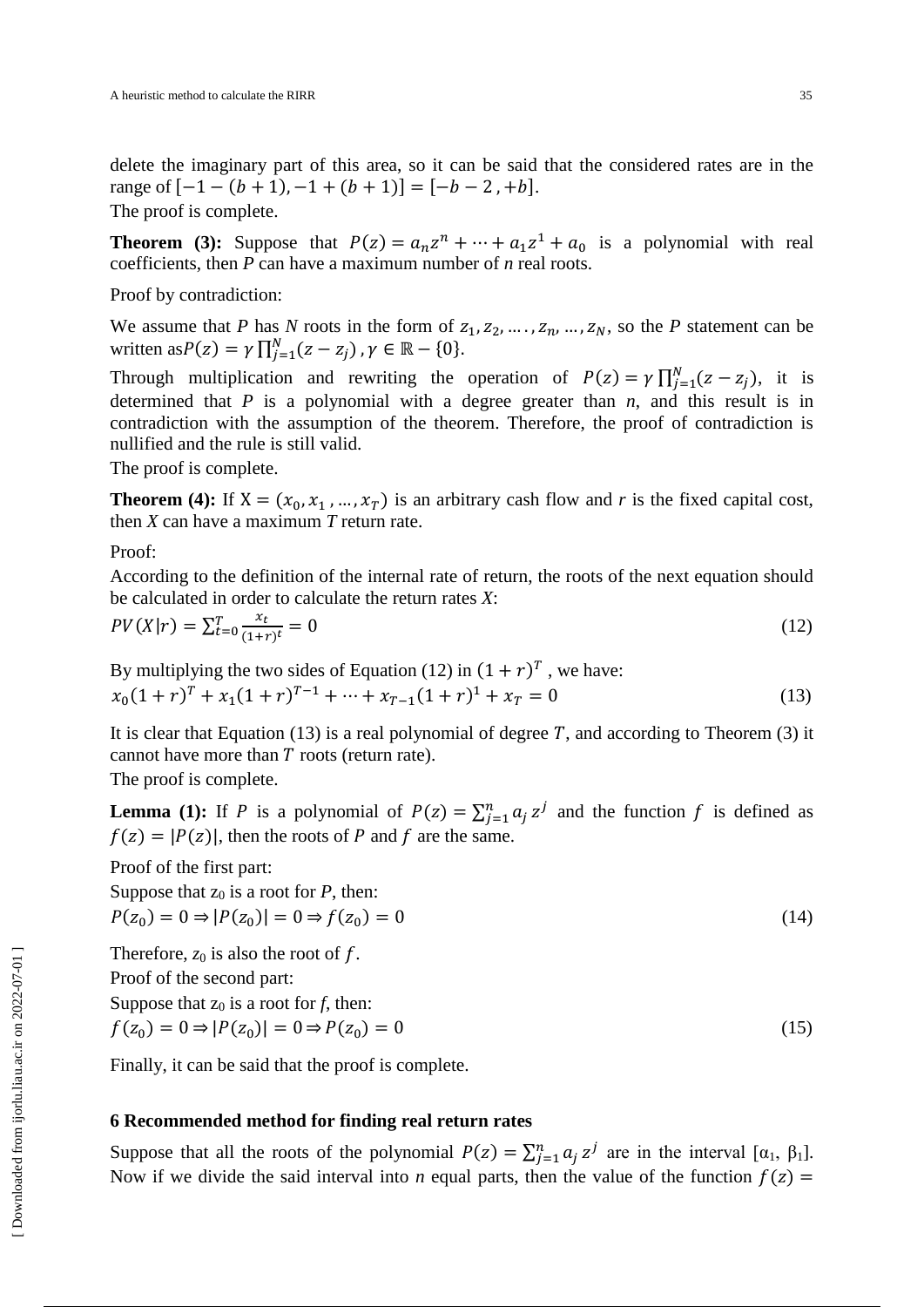$|P(z)|$  is calculated in the partition points. Naturally, some of the values of f are closer to zero, and the possibility of the existence of roots around these points, which we call them  $z_1^1$ , is more than the other points. Therefore, if a new boundary is defined as  $\alpha_2 = z_1^1$  $\beta_1 - \alpha_1$  $\frac{-\alpha_1}{n}, \beta_2 = z_1^1 + \frac{\beta_1 - \alpha_1}{n}$  $\left[\frac{-a_1}{n}\right]$ , this time, a smaller region can be searched to find the roots with a greater accuracy; and the point of discovery at this stage is called  $z_1^2$ . By continuing this process until a certain repetition, for example, *k*, a root can be obtained with an arbitrary approximation such as  $z_1^k$  (note that in each step to reduce the search space, the equation  $\alpha_i = z_1^{i-1} - \frac{\beta_{i-1} - \alpha_i}{n}$  $\frac{-a_{i-1}}{n}, \beta_i = z_1^{i-1} + \frac{\beta_{i-1}-a_i}{n}$  $\left[\frac{-a_{i-1}}{n}\right]$  is used. After determining the value of each root  $z_i^k$ , P and f are updated through decomposing polynomials. Now, based on the Theorem (3), this algorithm should be stopped after n times of execution, since the objective function can maximally have *n* roots. In the following, in order to find the internal rates of return, we act like before, with the exception that we make the initial settings as follows:  $f(f(x))$  $PIUVL$ 

$$
\begin{cases}\nJ(t) = FV(A|t) \\
[\alpha_1 = -b - 2, \beta_1 = b] \\
b = \max_{0 \le t \le T} \left| \frac{x_t}{x_0} \right| \\
n = T\n\end{cases}
$$
\n(16)

Note: When partitioning, it is better to choose the number of *n* or *T* larger than 20 in order to set aside only 90% of the previous search space in each new iteration and help to accurately and quickly find return rates.

In Figure 1, the flowchart contains the steps of the proposed algorithm.



**Fig. 1** Full flow chart of the steps of the proposed algorithm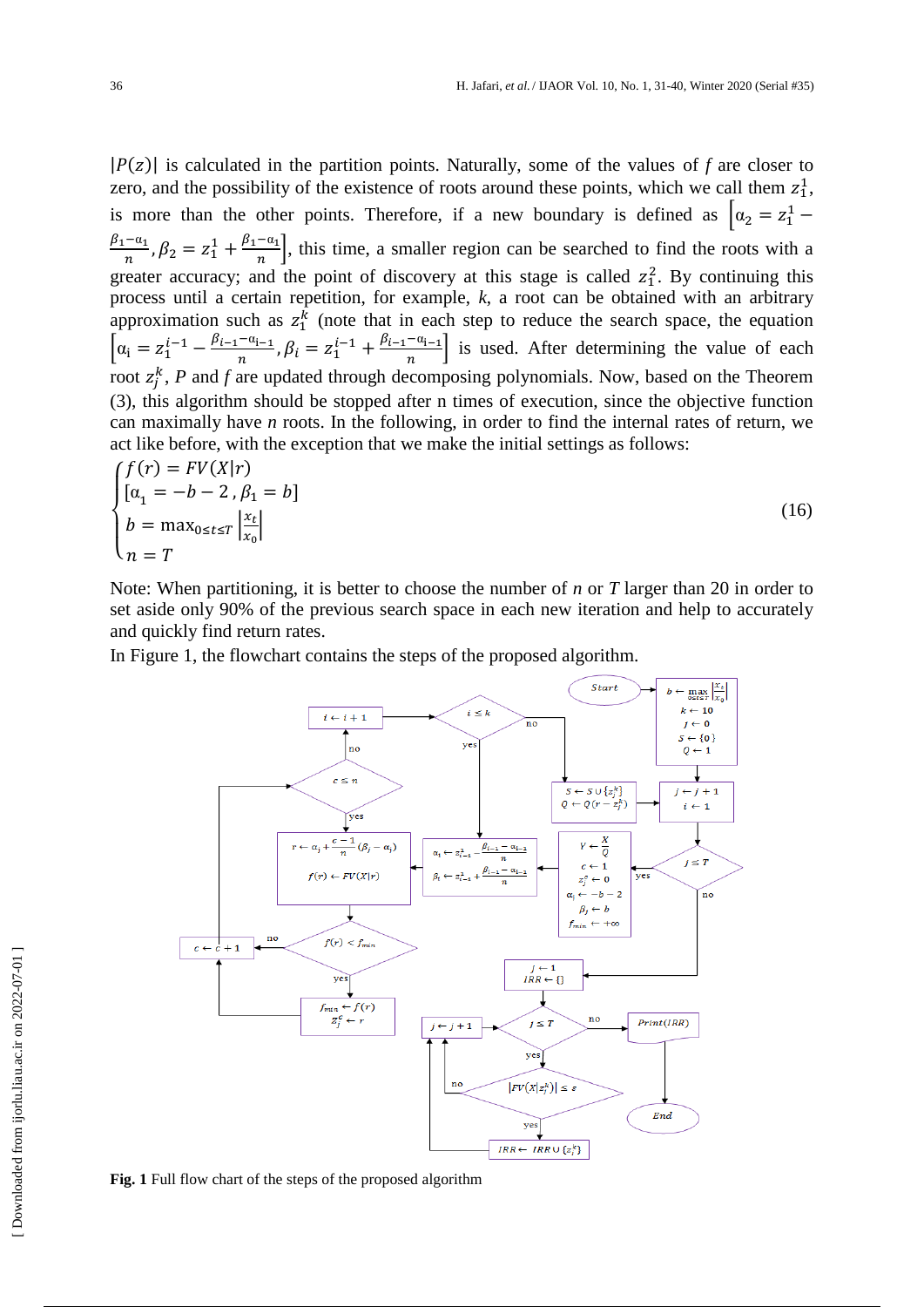**Example (1):** In this example, we intend to calculate the internal returns of cash flow *X* as follows using the proposed method for 10 repetitions:

X=(100000000, -900000000, 3570000000, -8190000000, 11972730000, -11563650000, 7377218000, -2997054000, 703404576, -72648576)

The cash flow in this example includes 9 real return rates  $(-0.4, -0.3, -0.2, -0.1, 0, 0.1,$ 0.2, 0.3, 0.4}). Figure 2 shows how the algorithm converges from the first step to the tenth step for all the rates. Each color is related only to one rate.



**Fig. 2** The method of algorithm converges from the first step to the tenth step for all the rates in the form of different colors

As shown in Figure 2, all rates initially have a value of zero, and then in the next steps, the algorithm is closer to its actual value. Fixed points in the final steps indicate the convergence of the rates to their real value. The future value for all return rates is equal to zero, indicating the correctness of the results. These values are given in Table 1.

**Table 1** Future values for all return rates

|  |  |  |  | $\begin{tabular}{ c cccc cccc } \hline IRR & -0.4 & -0.3 & -0.2 & -0.1 & 0 & 0.1 & 0.2 & 0.3 & 0.4 \ \hline FV & 0 & 0 & 0 & 0 & 0 & 0 & 0 & 0 \ \hline \end{tabular}$ |  |
|--|--|--|--|------------------------------------------------------------------------------------------------------------------------------------------------------------------------|--|
|  |  |  |  |                                                                                                                                                                        |  |

The chart below shows the future value for the cash flow. The green circular points in Figure 3 are the internal rates of return. It is worth mentioning that perhaps the human can somewhat approximate the return rates visually through drawing charts; but in our proposed approach, there is no need for visual sense, and all steps of the algorithm are performed through numerical computations.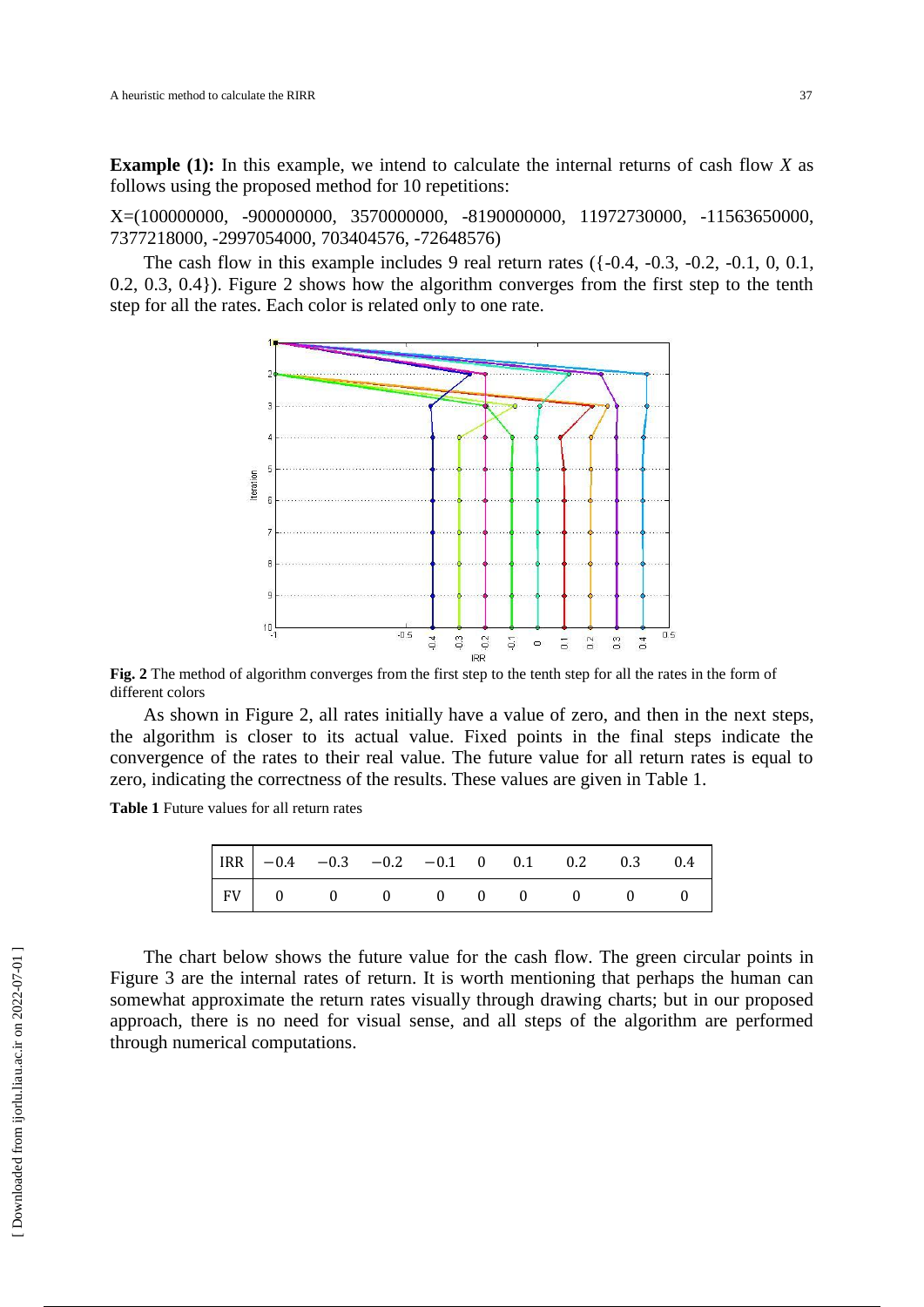

**Fig. 3** Chart of future cash flow X

**Example (2):** In this example, our purpose is to calculate the internal returns of cash flow *X* as follows using the proposed method for 10 iterations:

X= (5000,-3000, 6000,-5000,-1000)

The cash flow examined in this example includes four return rates of {0.8631, -0.1642, - 0.0494, -0.0494}, some of which are incorrect and should be discarded. For this purpose, the future value of the cash flow *X* is calculated for all the rates obtained. If the future value is far from zero, then we will not accept the corresponding return rate. This is shown in Table 2.

**Table 2** The future value for all return rates

| <b>IRR</b> | 0.8631 | $-0.1642$ | $-0.0494$ | $-0.0494$ |  |
|------------|--------|-----------|-----------|-----------|--|
| FV         |        |           | -737.7972 | -737.7973 |  |
| Decision   | accept | accept    | reject    | reject    |  |

Figure 4 also shows the method of algorithm converges from the first step to the tenth step for all the rates.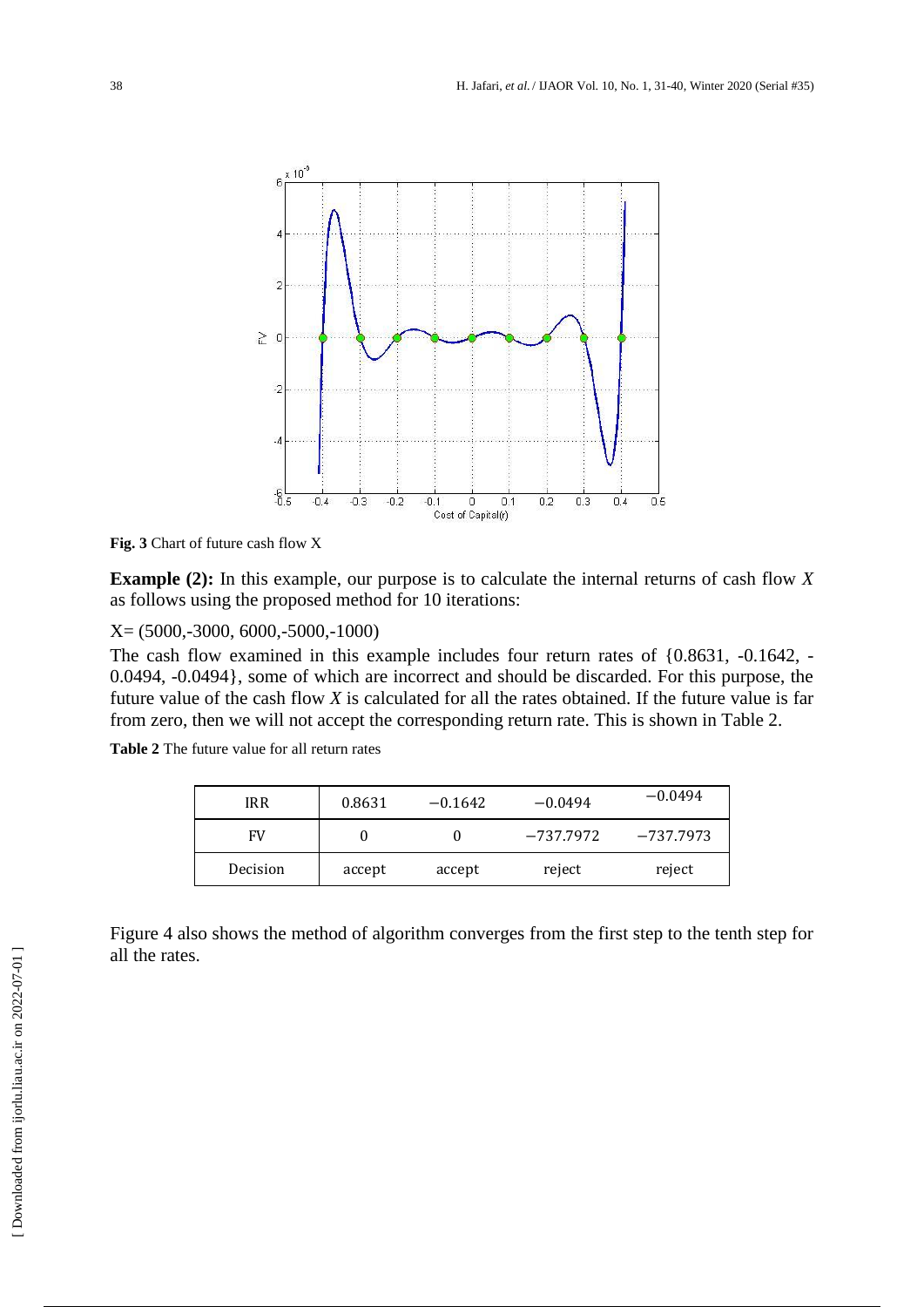

**Fig. 4** Convergence of algorithm from the first step to the tenth step for all the rates in the form of different colors

**Example (3):** In this example, we intend to calculate the internal returns of cash flow *X* as follows using the proposed method for 10 repetitions:

X=(100, -220, 121)



**Fig. 5** Chart of future cash flow X

The cash flow in this example includes two return rates of {0.1, 0.1} that the repetitiveness of these rates is not seen in Figure 5. Also, it is not possible to determine through the eye the exact amount of return rate by the future value chart (i.e. Figure 5).

## **7 Discussion**

There are various methods for calculating the root of functions, including Newton's method, Secant algorithm, and drawing methods. Major weaknesses are associated with these: 1. If the initial predictions are not precise enough, the algorithms may converge to a point that does